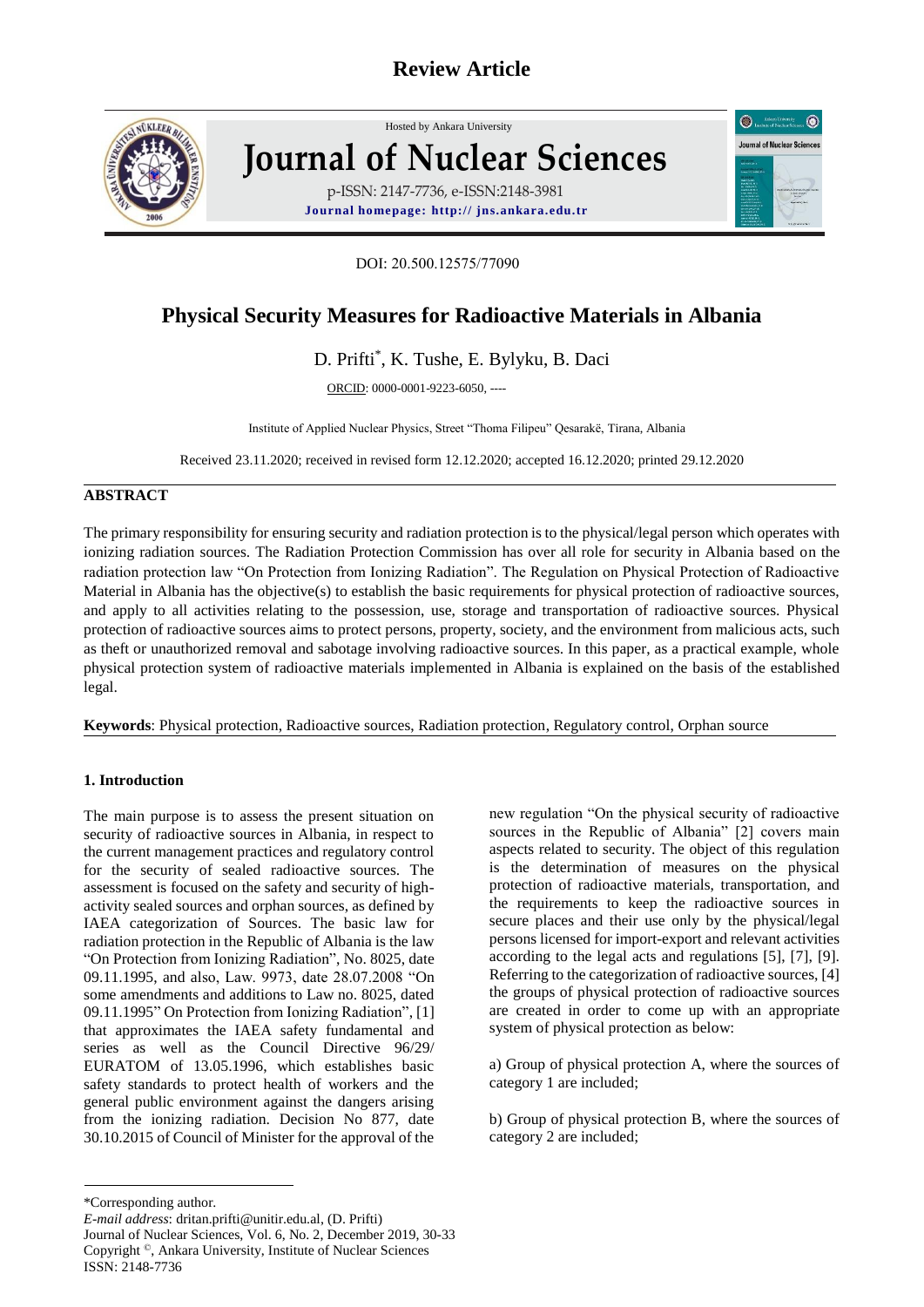c) Group of physical protection C, where the sources of category 3 are included;

RPC is designated as the focal point with International Atomic Energy Agency for the issues of security of radioactive materials and illicit trafficking. Regarding the Safety and Security Measures the security systems are installed through support by the US Department of Energy.

Concerning the RSWF's security system, an upgrade by US DOE was done in 2005 to inhibit unauthorized access and to provide response to intrusion or alarms.

#### **2. Physical Security of Radioactive Sources in Albania**

Radiation Protection Commission, in the licensing process, evaluates application regarding physical security for each possession, use, storage and transportation of radioactive sources. Legal and physical persons, who apply for license for possession, use, storage and transportation of radioactive sources of categories I, II and III, must have a security plan of radioactive sources [6].

#### **2.1 General principles**

- A license is required to be issued by the Radiation Protection Commission (RPC)
- **Licenses shall have a Security Plan**
- Full responsibility for the implementation of physical protection measures rests with the licensee.
- Contingency plans shall be in place

#### **2.2 Physical protection requirements for different categories of radioactive sources**

- The licensee shall evaluate the category of the radioactive source or aggregation
- The categories of radioactive sources shall be updated periodically
- According to the categories of radioactive sources, three groups of physical protection requirements are established, as follows:
- a) Group A, for radioactive sources of category 1;
- b) Group B, for radioactive sources of category 2;
- c) Group C, for radioactive sources of category 3;

#### **3. Transport of Radioactive Sources in Albania**

The transport of radioactive materials in the Republic of Albania is based on the Decision No. 488, date. 23.06.2010 of Council of Ministers for the approval of the regulation "On safe transport of radioactive materials" [8]. The transport of radioactive materials is carried out only with special tools by physical or legal persons, who have a license for this type of transport, issued by the Radiation Protection Commission. This does not exclude physical and legal persons from other legal obligations for the transport of dangerous goods.

Licensees for activities that produce radioactive waste provide transportation waste radioactive on land routes (public roads, rail lines), air or sea route in accordance with the regulations in force for the transport of safe of radioactive materials.

#### **4.,,,Responsibilities of Radiation Protection Commission**

The RPC sets national policies for radioactive waste management, in cooperation with other competent authorities in Albania. RPC creates a national program for the implementation of radioactive waste management policies.

RPC shall take the appropriate measures to ensure that all radioactive sources in the Republic of Albania of categories 1, 2 and 3 are registered, controlled and securely protected during and at the end of their useful lives [6]. RPC shall establish and implement a security inspection program. The frequency of the inspections shall be established taking into account level for physical protection.

RPC by law no. 8025, dated 11.01.1995 "On protection against ionizing radiation" approves regulations on:

a) Licensing procedures for the activities with ionizing radiation sources provided in Article 3 of this law.

b) Protection of the population and the environment from ionizing radiation.

c) Protection of persons professionally exposed to radiation.

d) Standards and practical acts of activities with radiation sources.

e) Security measures for radioactive substances, equipment and installations.

f) Activities of the radiation protection office.

#### **5. Responsibilities of the Licensees**

Licensees for activities that generate radioactive waste, create and implement operational programs to manage safe of radioactive waste [3], in accordance with National Waste Management Program Radioactive.

Operational management programs radioactive waste includes:

a) All types of radioactive waste that are produced by their activities;

b) All steps of radioactive waste management from production to placement in disposal facility, taking into account interdependencies between them and the impact of provided for placement in the disposal facility.

Licensees for activities that produce radioactive waste, as well as the licensee for the radioactive waste storage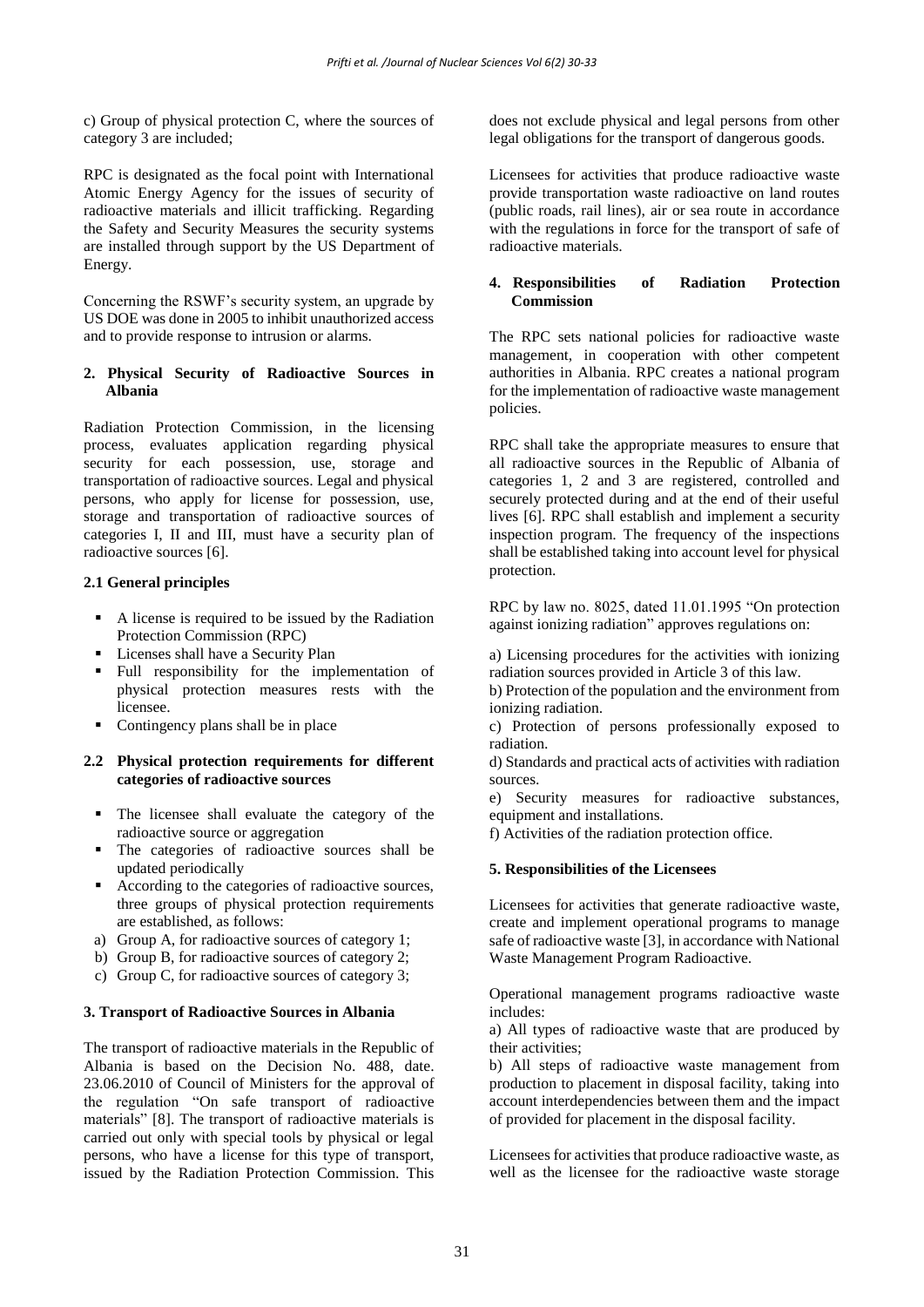facility must take all measures to guarantee the security of all radioactive waste they possess or their control, in order to guarantee:

a) Prevention of any unauthorized action in the radioactive waste storage area;

b) Preventing the unauthorized entry in the radioactive waste storage facility;

c) Protection of radioactive waste from theft, loss or sabotage acts.

Safety and security measures should be implemented in an integrated manner. The level of security should be proportional to the level of radiological hazards and the nature of radioactive waste.

Licensees for activities with radioactive materials are also responsible for:

- Categorization and regular re-categorization of radioactive sources;
- Development of a security plan, in accordance with Annex 2;
- Formal assignment and training of the users of radioactive sources;
- **Implementation of all necessary physical protection** measures for radioactive sources in use, storage and transport, according to their categories;
- Management of the radioactive sources in order to ensure the implementation of the RPC physical protection requirements for the complete life cycle of the radioactive sources;
- Performance of regular inventory of all radioactive sources that are in his responsibilities, report to RPC and assist the RPC during inspections;
- Maintenance of up-to-date documentation of the use, storage and transfer of the radioactive sources;
- Compliance with any other RPC dispositions related to security of radioactive sources.

#### **6. Reporting**

License holders, who temporarily or in the long term keep, have stock or deposit radioactive waste or discharging radioactive waste, will retain radioactive waste data, including related information with the following aspects, as appropriate:

- a) Duration;
- b) Conditioning process;
- c) Storage;
- d) Discharge;
- e) Transfer;

For each package or item in the storage facility, the licensee must contain the data specified above and will include information on management history, relevant information for admission to the warehouse or for further management steps.

The licensee shall report to RPC in any of the following situations:

- Loss of radioactive sources:
- Attempts of malicious acts (theft or unauthorized removal of radioactive sources, sabotage);
- Incidents related to misuse of radioactive sources including their unauthorized use;
- Results of physical inventory of radioactive sources;
- Essential changes in the radioactive source security arrangements;
- Discovery of any unregistered radioactive sources.

#### **7. Orphan Sources**

Radiation Protection Commission has the support of Institute of Applied Nuclear Physics (IANP) to take under control of all orphan sources. IANP performs processing of orphan sources in the country [12].

Radiation detection portals that are installed at customs points are monitored by competent authorities in custom points or where they are installed. As for portals installed at private companies (e.g. scrap companies) these companies are responsible for monitoring. The competent authorities shall maintain and, where necessary improve existing detection system at customs regarding the safety of the public and employees. Portals installed at private companies will be operated by the owners of the companies. All portal monitors to be adjusted to their activity by the RPC. As a first responder in case of detection of an event, IANP will be responsible for managing of sources further findings which will be transported to the radioactive waste storage facility for processing in accordance with the emergency plan.

IANP performs all procedures for the safety and security of the sources with orphan status to the storage of this Institute. The expenses in case that the owner of the sources is not identified are covered by State. The RPC has established and implemented written procedures that address the actions to be taken in respect of sources that have been found or lost from authorized control. Also these are treated as a part of emergency procedures [13].

#### **8. Cooperation with Law Enforcement Agencies**

Radiation Protection Commission has the support of Institute of Applied Nuclear Physics (IANP) to take under control of all orphan sources [12]. IANP performs all procedures for the safety and security of the sources with orphan status to the storage of this Institute. The expenses in case that the owner of the sources is not identified are covered by State. The RPC has established and implemented written procedures that address the actions to be taken in respect of sources that have been found or lost from authorized control. Also these are treated as a part of emergency procedures.

#### **9. Cooperation with Custom Authorities**

In order to secure the border to prevent the unauthorized entrance - exit and transit of the radioactive sources in